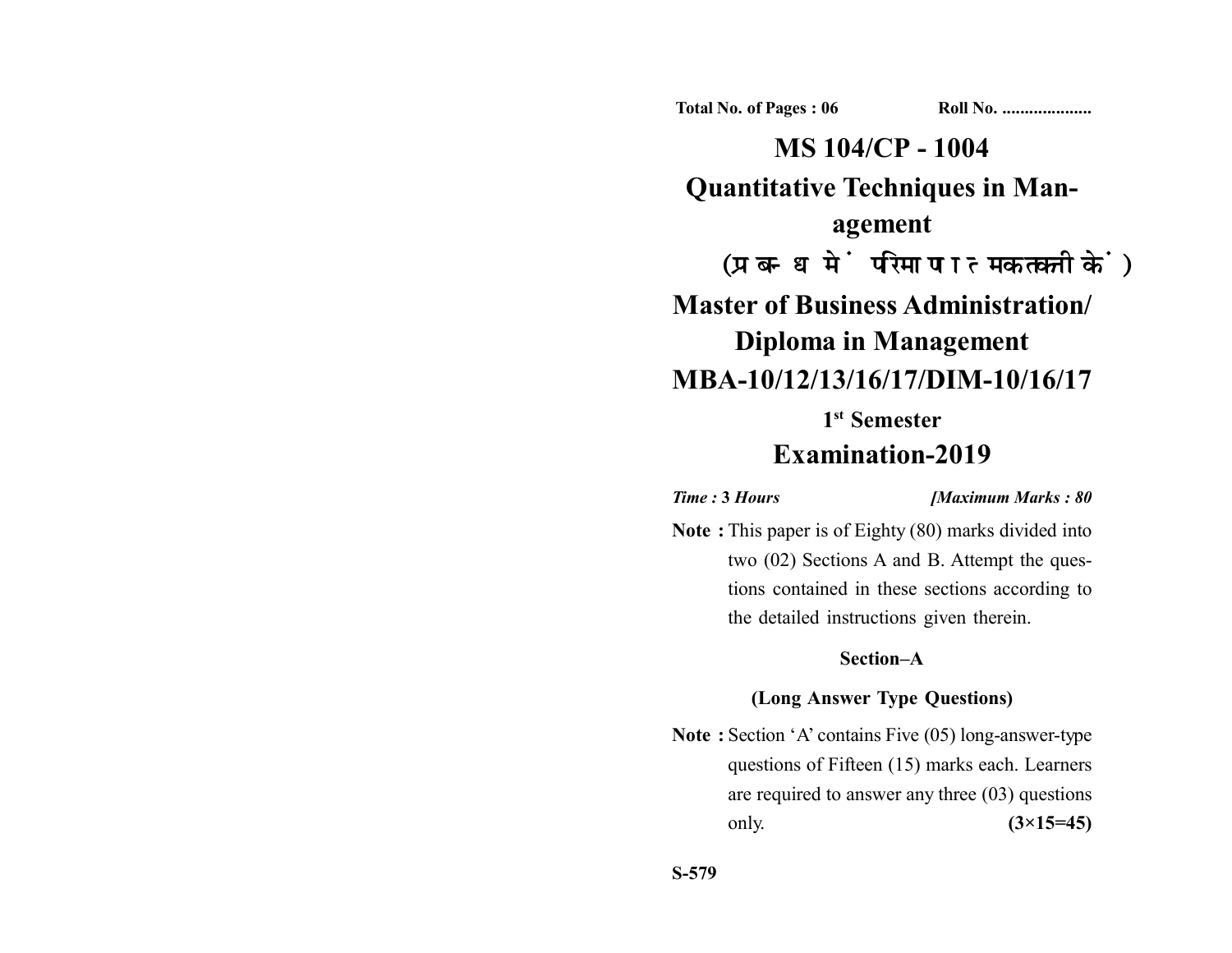- 3. What is a queue. Give a brief description of the type of queue discipline commonly faced. Give some applications of queuing theory.
- 4. You are given the following information about advertising expenditure and sales :

|                           | Advertisement $(x)$        | Sales (y)              |  |
|---------------------------|----------------------------|------------------------|--|
|                           | $(3\overline{5})$ in lakh) | $(\bar{\tau}$ in lakh) |  |
| Arithmetic                |                            |                        |  |
| mean, $\overline{x}$      | 10                         | 90                     |  |
| <b>Standard</b>           |                            |                        |  |
| deviation, $\overline{O}$ |                            | 12                     |  |

Correlation coefficient  $= +0.8$ , Answer the following :

- (a) Obtain the two regression equations.
- (b) Find the likely sales when advertisement budget is  $\bar{\tau}$  15 lakh.
- (c) What should be the advertisement budget if the company wants to attain sales target of  $\bar{\tau}$  120 lakh?

5. Describe briefly the various schools of thought on probability. Discuss its importance in business decision-making.

#### **Section–B**

### **(Short-Answer-Type Questions)**

- **Note :** Section 'B' contains Eight (08) short-answertype questions of Seven (07) marks each. Learners are required to answer any Five (05) questions only. **(5×7=35)** 
	- 1. If on an average 8 ships out of 10 arrive safely at a port, find the mean and standard deviation of the number of slips arriving safely out of a total of 1600 ships.
	- 2. The probability that a contractor will get a blumbing contract is 2/3 and the probability that he will not get an electrical contract is 5/9. If the probability of getting at least one contract is 4/5, what is the probability that he will get both?
	- 3. Explain the differences and similarities between the MODI method and stepping stone method used for solving transportation problems.

**S-579 P.T.O. S-579**